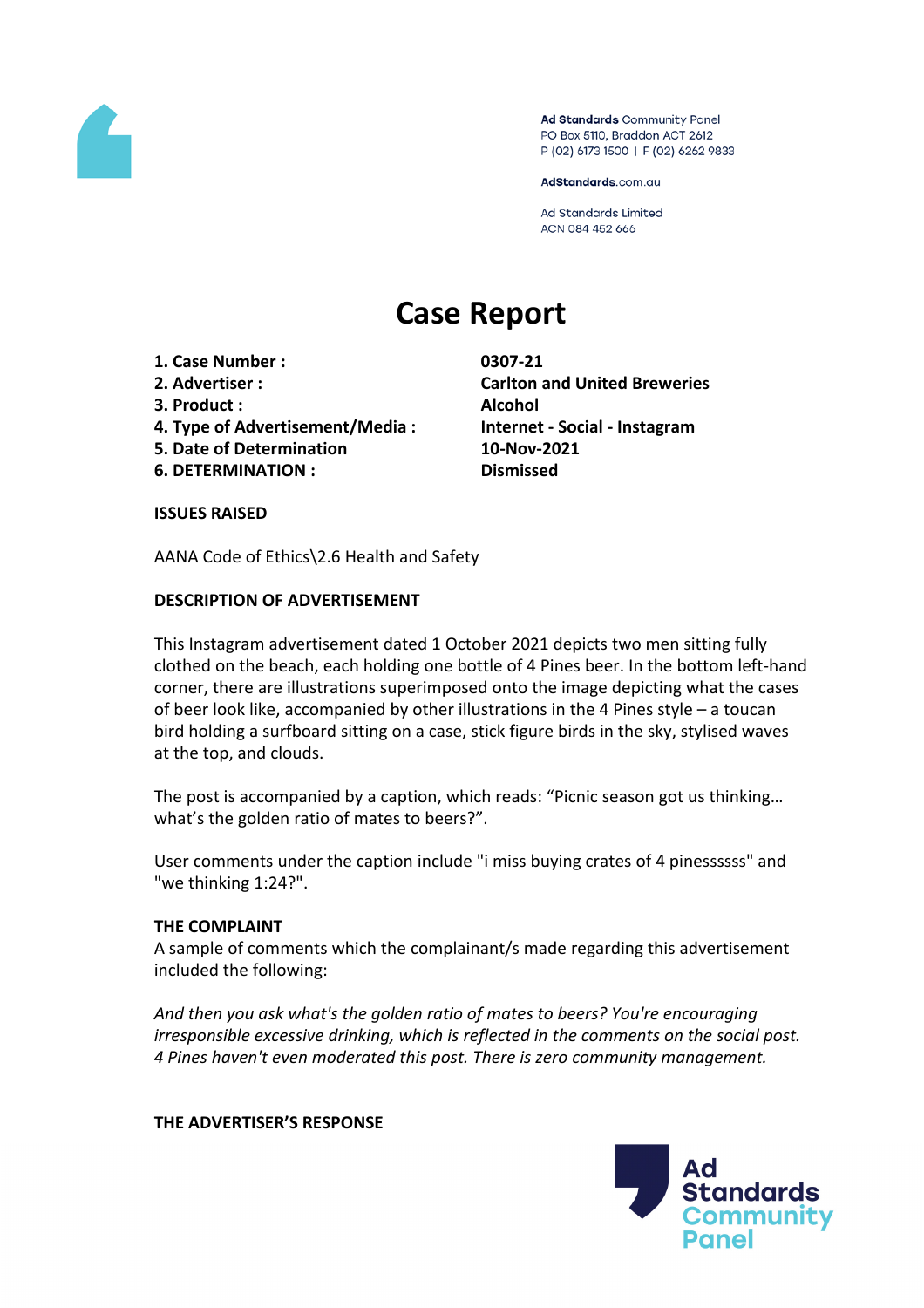

Comments which the advertiser made in response to the complainant/s regarding this advertisement include the following:

*Thank you for your recent correspondence regarding a complaint with reference number 0307-21 and for providing 4 Pines with the opportunity to respond.*

## *Description of 4 Pines Advertisement*

*The advertising complained of was created for the 4 Pines Brewing Company (4 Pines) Pacific Ale and Extra Refreshing Ale products. The advertisement was a social media post published on the 4 Pines Instagram page and Facebook page on 1 October 2021 (Social Media Post).*

*The Social Media Post shows two men sitting fully clothed on the beach, each holding one bottle of 4 Pines beer. In the bottom left-hand corner, there are below life size illustrations superimposed onto the image depicting what the cases of beer look like, accompanied by other illustrations in the 4 Pines style – a toucan bird holding a surfboard sitting on a case, stick figure birds in the sky, stylised waves at the top, and clouds.*

#### *Ad Standards Complaint*

*The complaint sent under cover of your letter dated 25 October 2021 states:*

*"AD DESCRIPTION: Screenshot attached. Read the room 4 Pines. Two blokes sitting on the beach next to two cases.*

*REASON FOR CONCERN: And then you ask what's the golden ratio of mates to beers? You're encouraging irresponsible excessive drinking, which is reflected in the comments on the social post. 4 Pines haven't even moderated this post. There is zero community management." (Complaint)*

*Response to Complaint*

*4 Pines is committed to ensuring our promotional and marketing material does not promote or encourage any irresponsible consumption of alcohol. Our goal is for consumers to enjoy our products responsibly and in moderation, and to uphold community standards in all our advertising.*

*The complaint made against the Social Media Post suggests that it breaches section 2.6 of the AANA Code of Ethics, which requires that "Advertising shall not depict material contrary to Prevailing Community Standards on health and safety". The AANA Code of Ethics Practice Note (Practice Note) provides examples of unsafe practices including:*

*• "images of unsafe driving, bike riding without helmets or not wearing a seatbelt while driving a motor vehicle";*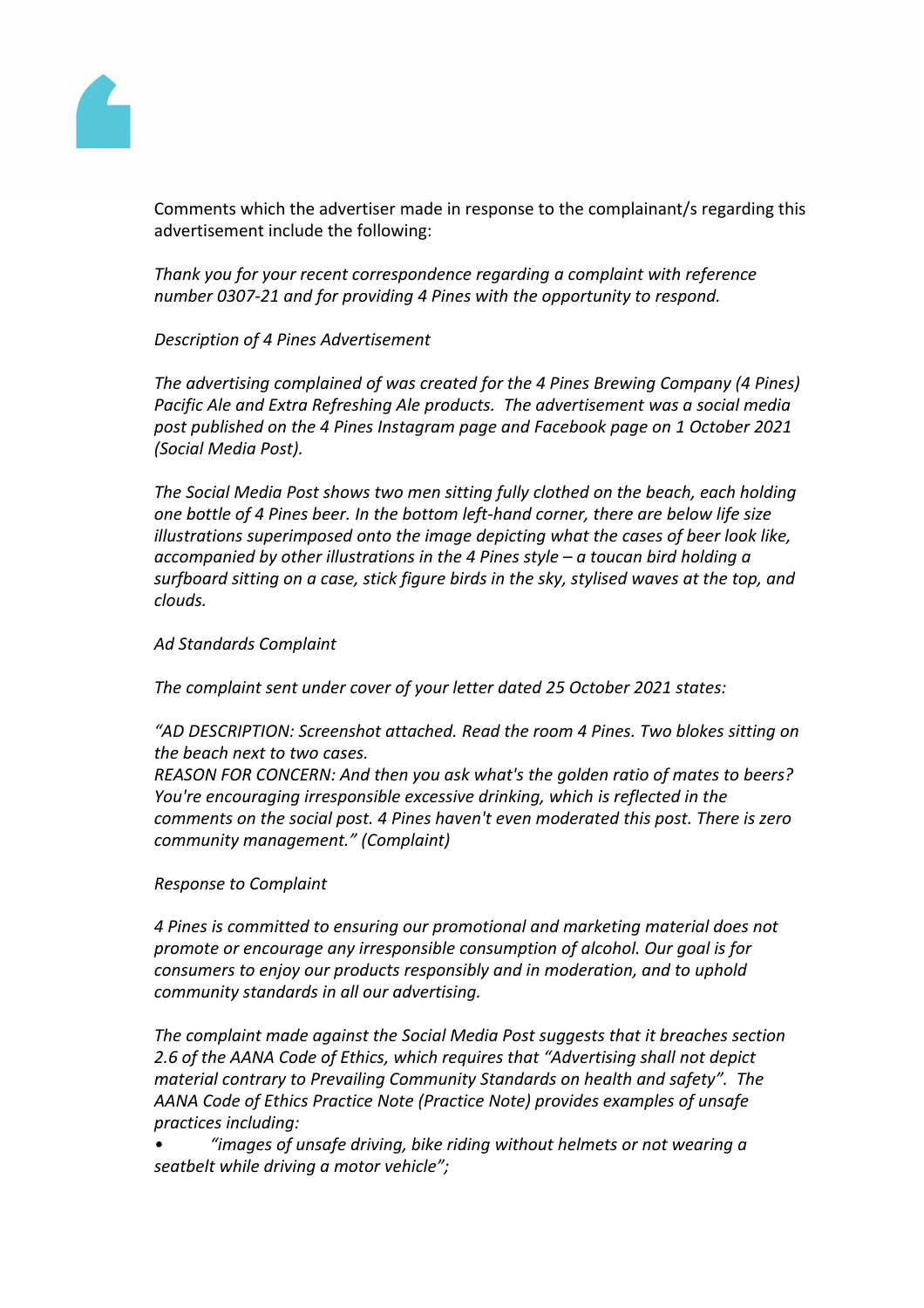

*• "the dangerous use of quad bikes, children riding on tractors or other unsafe practices involving farming machinery";*

*• "unsafe practices or images, such as riding down a hill in a wheelie bin, using a mobile phone while driving or apparently hiding in a chest freezer etc are unacceptable";*

*• "unsafe use of machinery, even when not the focus of the advertisement";*

*• "advertisers should take care not to depict behaviour that children may imitate".*

*In addition to the examples, the Practice Note states that: "Advertisements which feature exaggerated or fantastical elements, which are unlikely to be seen as realistic by the relevant audience, are unlikely to be found to be encouraging or condoning unsafe behaviour."*

*We submit that the Social Media Post does not breach section 2.6 of the AANA Code of Ethics, as it does not depict content that would condone unhealthy or unsafe behaviour, or encourage 'irresponsible excessive drinking' as alleged in the Complaint.* 

*There is no plausible interpretation of the Social Media Post that supports the implication of irresponsible or excessive consumption, or unsafe behaviour. The image shows two men sitting fully clothed on the beach, each holding one single bottle of beer. The cases referred to in the Complaint are not 'real' cases: they are below life size, fantastical illustrations superimposed on the image for the purpose of demonstrating to consumers what the cases look like, accompanied by other fantastical illustrations in the 4 Pines style – a toucan bird holding a surfboard sitting on a case, stick figure birds in the sky, stylised waves at the top, and clouds. As per the Practice Notice guidance, advertisements which feature fantastical elements such as these illustrations are unlikely to be seen as realistic by the relevant audience, and are unlikely to be seen to be encouraging unsafe behaviour. The realistic part of the image shows the two men each holding a single bottle of beer, whilst sitting fully clothed on the beach i.e. not engaging in any unsafe activity. A reasonable viewer would not interpret this image as 4 Pines suggesting the two individuals will be consuming one case of beer each.*

*Similarly, the Social Media Post caption 'Picnic season got us thinking… what's the golden ratio of mates to beers?' is not in any way intended to suggest that a significant number of beers are required to have a good time. The reference to 'picnic season' is a nod to COVID restrictions easing and the introduction of spring weather, enabling larger groups of friends to catch up for picnics. The focus of the post is on 'mates' rather than 'beers'.*

*We do not agree that the comments support excessive or irresponsible consumption. There are only 3 comments across both posts, one of which suggests a ratio of half a beer per person and the other asks a question of the suggested ratio.*

*Thank you for considering this response. If you have any further questions, please do not hesitate to contact me.*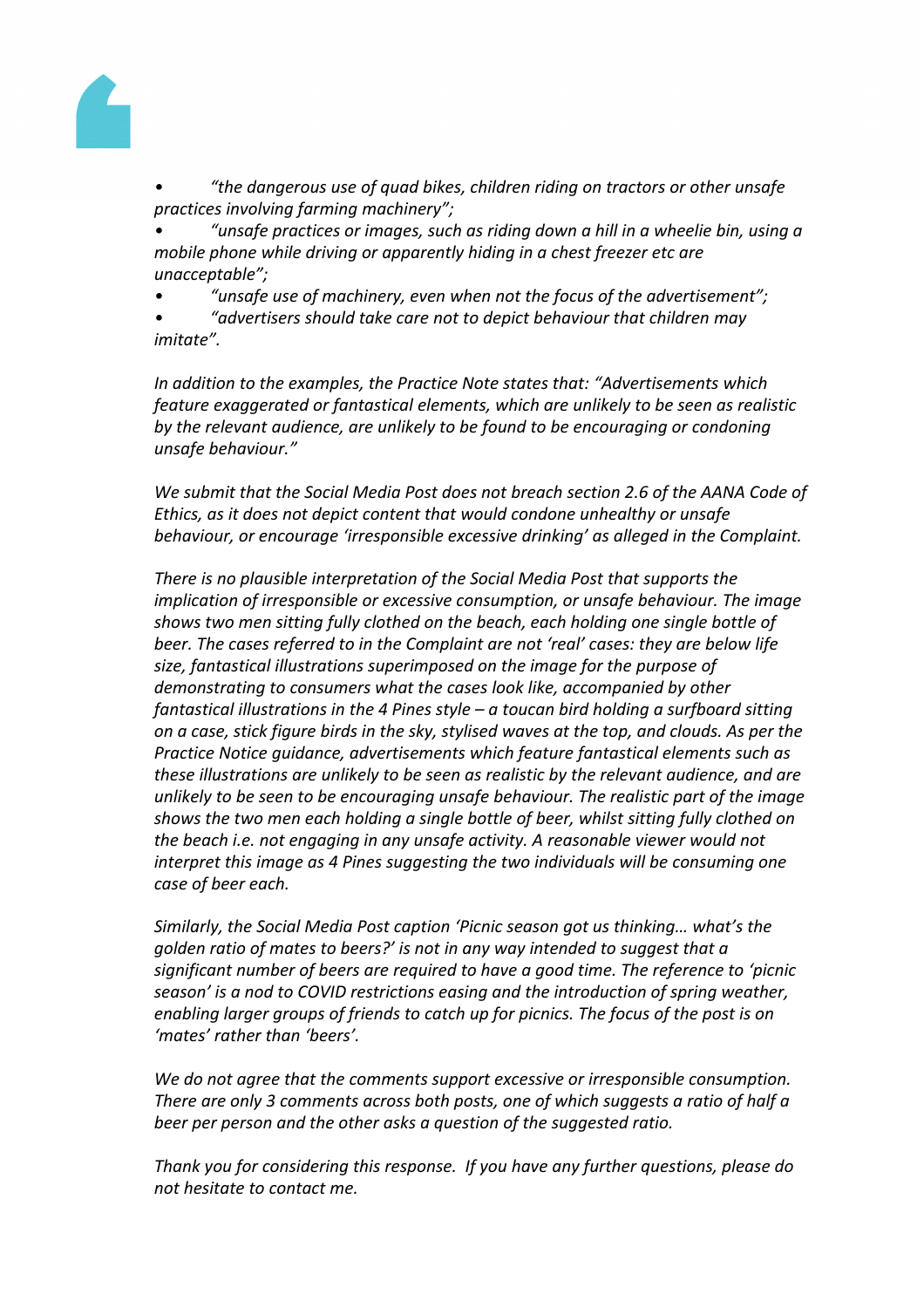

## **THE DETERMINATION**

The Ad Standards Community Panel (the Panel) considered whether this advertisement breaches Section 2 of the AANA Code of Ethics (the Code).

The Panel noted the complainant's concerns that the advertisement encourages excessive drinking.

The Panel viewed the advertisement and noted the advertiser's response.

# **Section 2.6: Advertising shall not depict material contrary to Prevailing Community Standards on health and safety.**

## The post

The Panel noted the advertiser's response that the advertisement features an image of two people holding a beer each, and the cases depicted in the advertisement are not realistic. The Panel further noted the advertiser's response that the question asked in the caption had a focus on mates rather than beers, and was not promoting excessive consumption.

The Panel considered that the advertisement does only depict each person holding one beer, and that this was a reasonable depiction for the promotion of the beverage. The Panel noted that the cases of beer depicted are cartoonish and the likely interpretation of their inclusion in the advertisement is to demonstrate what the product packaging looks like.

The Panel noted the caption to the post, "Picnic season got us thinking… what's the golden ratio of mates to beers?". The Panel considered that the reference to picnic season was not suggestion that a case of beer should be consumed in a single occasion.

The Panel considered that most members of the community would not find the post or the caption to be promoting unsafe drinking behaviour.

## User generated content

The Panel noted the complainant's concern that a comment on the advertiser's post referenced a ratio of one person to 24 beers, and that the advertiser had failed to moderate or remove this comment.

The Panel noted that the Practice Note for the Code provided specific guidance in relation to user generated content:

*"User Generated Content (UGC) is material which has not been created by the brand owner but by a person interacting on the brand owner's digital marketing platform. A*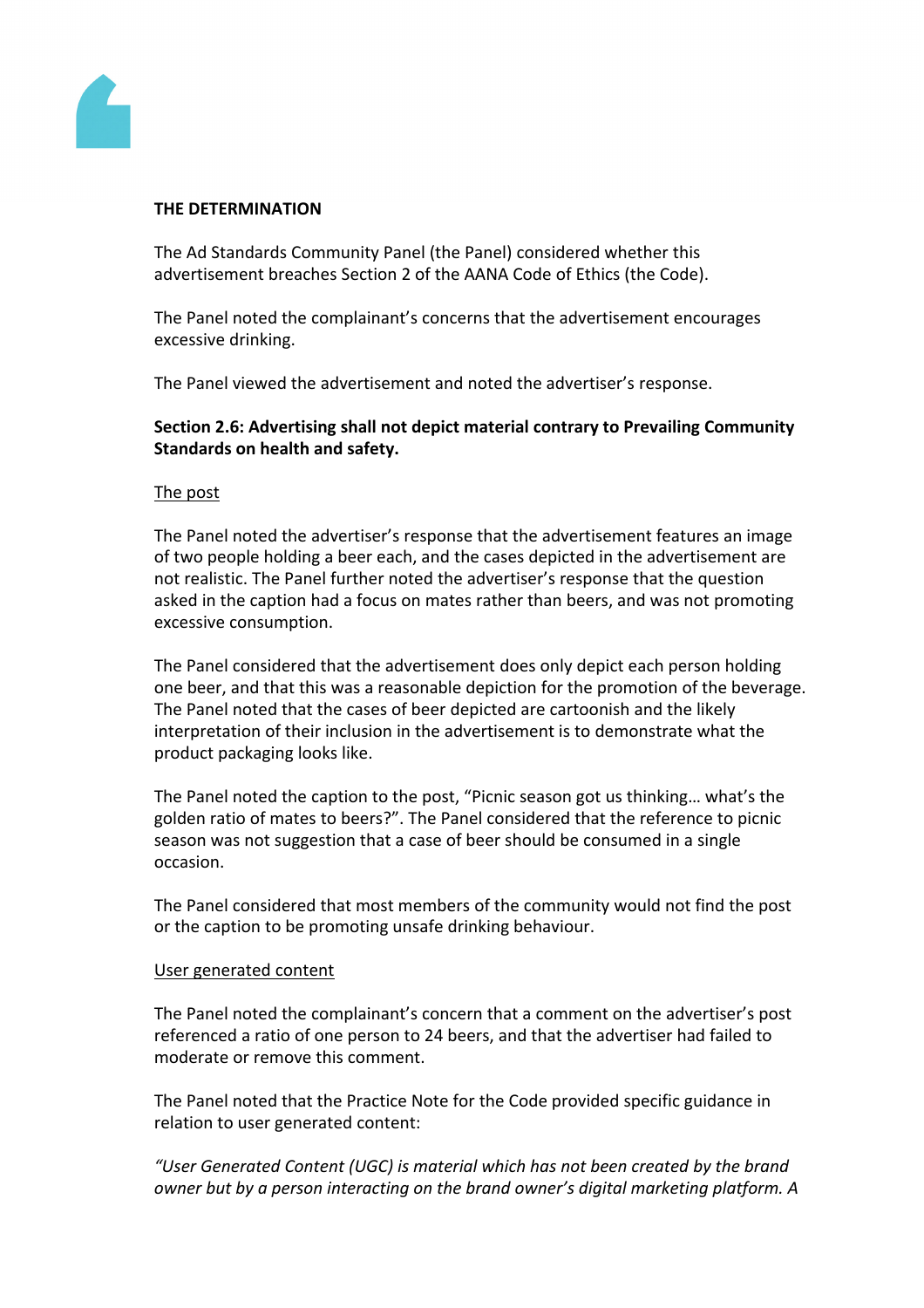

*brand owner has reasonable control of user generated content when it becomes aware of the material. An advertiser becomes aware of material when:*

- *• it has posted or published material;*
- *• it becomes aware of UGC through reasonable review;*
- *• a user notifies the advertiser/marketer of the UGC; or*
- *• a complaint is lodged with Ad Standards about the UGC"*

The Panel noted that in this instance the advertiser had been made aware of the complaint in relation to the user generated content, and that the advertiser had control of this user generated content.

The Panel noted that advertisers have a responsibility to ensure that any user generated content posted on an advertiser's post or page is also in line with the provisions of the Code.

The Panel noted that in this case the comment of concern was a person who had tagged two other people and stated, "we thinking 1:24?" in response to the question "what's the golden ratio of mates to beers?"

The Panel noted the ratio was not specifically targeted towards a single event or session and that a person consuming 24 beers over an unspecified time or season would likely not constitute excessive drinking.

The Panel considered that most members of the community would not find the comment in response to the post to be promoting unsafe drinking behaviour.

## **Section 2.6 conclusion**

The Panel considered that the advertisement did not contain material contrary to Prevailing Community Standards on health and safety and determined that it did not breach Section 2.6 of the Code.

## **Conclusion**

Finding that the advertisement did not breach any other section of the Code, the Panel dismissed the complaint.

#### **ABAC Code**

The Panel noted that advertisements about alcohol products may be considered against the provisions of the AANA Advertiser Code of Ethics as well as the Alcohol Beverages Advertising Code Scheme (ABAC). The Panel noted that complaint/s in this case were referred to ABAC for assessment. The Panel noted that the ABAC Responsible Alcohol Marketing Code (ABAC Code) is an alcohol specific code of good marketing practice and has specific standards which apply to the promotion of alcohol products. The Panel further noted that it can only consider complaints about alcohol advertising under the concept of prevailing community standards as set out by the AANA Code of Ethics. The Panel noted that the advertisement may be considered by